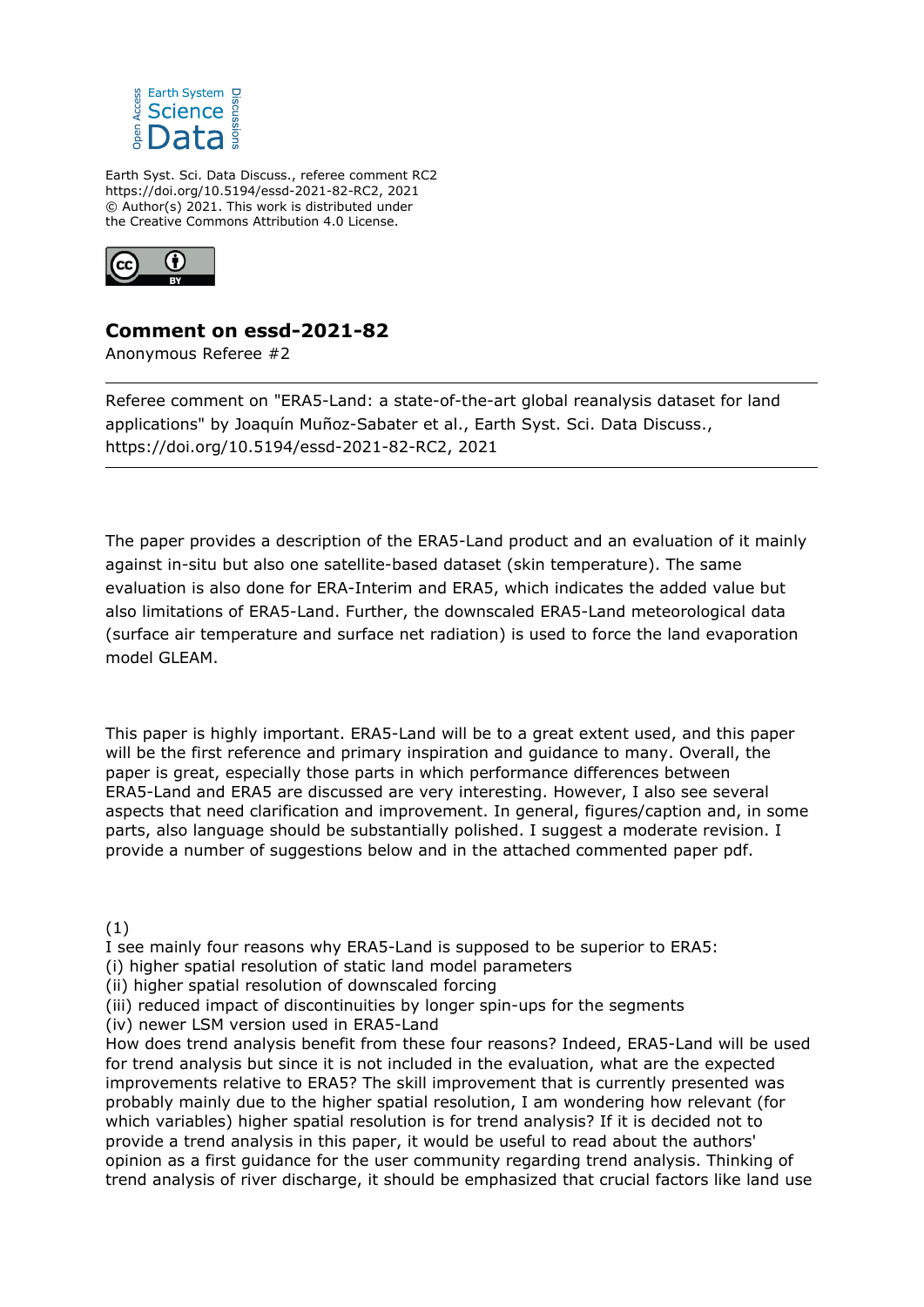change are not included in the land surface model. I recommend a discussion section on implications of the current results + reanalysis setups for trend analysis.

#### (2)

One application of ERA5-Land will be to force other land models with higher temporal and spatial resolution atmospheric input. An application is indicated by the evaluation with GLEAM, though differences between ERA5 and ERA5-Land driving GLEAM were very small. Consider to extend the related discussion section (e) and include a discussion of the benefits from downscaled precipitation for other land models.

### (3)

The new PET variable is included in the portfolio of ERA5-Land, which is briefly mentioned with a note of caution on its use because the atmosphere is not affected by the waterunlimited land surface assumed for PET. That seems to me being a general issue of PET. How is this different for the ERA5-Land PET from other PET approaches e.g. discussed in https://doi.org/10.5194/hess-23-925-2019 ?

#### (4)

Results indicate higher bias for ERA5-Land energy fluxes. Was the EC data corrected for energy balance closure gap?

## (5)

I found it interesting that the river discharge skill mostly improved for ERA5-Land relative to ERA5. Based on the snow depth evaluation, I would have assumed that discharge for watersheds with significant snow melt might deteriorate due to lacking assimilation of snow obs in ERA5-Land compared to ERA5. It could be discussed more in detail why snow DA did not help ERA5 to perform better. Further, river discharge of large-scale routing models are often evaluated not at daily but at coarser resolution, e.g. monthly, due to large uncertainties of routing parameters that makes it unrealistic to predict the timing of peaks at daily resolution. To be more comparable with other routing scheme results, Figure 13 (with reduced (a) figure, see annotated pdf) could be also provided for monthly resolution.

#### (6)

The main technical aspect of the production of ERA5-Land, that was not sufficiently explained to me, is how the "Integration of the land surface model in 24 cycles" works. Please provide longer explanation of what is done here and why.

#### (7)

Regarding water management applications, it's important to mention to the user community that ERA5-Land lacks a groundwater storage. Something that should be clarified at some place.